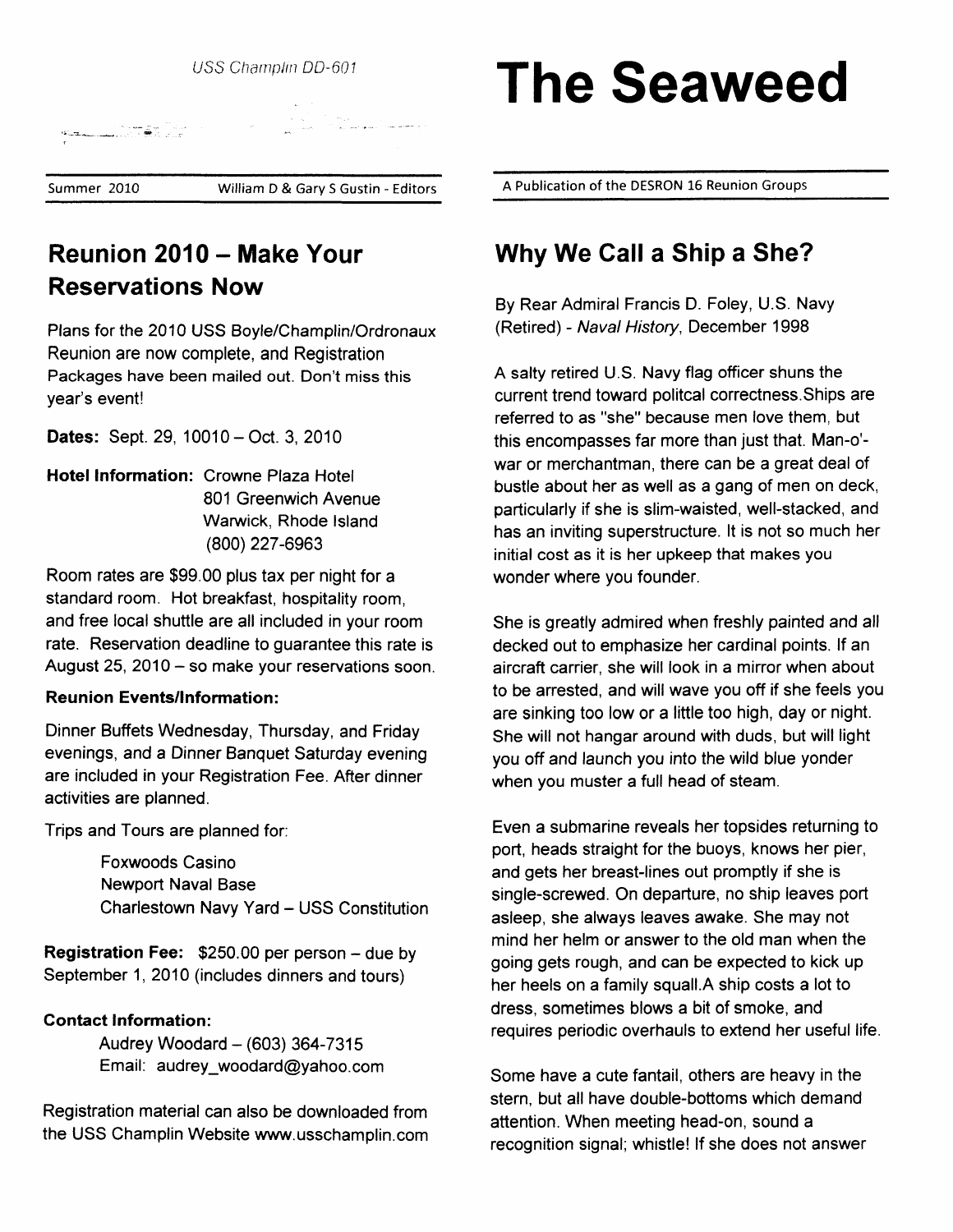up, come about and start laying alongside, but watch to see if her ship is slowing  $\ldots$  perhaps her slip is showing? Then proceed with caution until danger of collision is over and you can fathom how much latitude she will allow.

lf she does not remain on an even keel, let things ride, feel your way, and do not cross the line until you determine weather the "do" point is right for a prolonged blast. Get the feel of the helm, stay on the right tact, keep her so, and she will pay off handsomely. lf she is in the roaring forties, however, you may be in the dangerous semi-circle, so do not expect much "luff," especially under bare poles. She may think you are not under command or control and shove off.

lf she edges aweigh, keep her steady as she goes, but do not sink into the doldrums. Just remember that "to furnish a ship requireth much trouble, but to furnish a woman the cost is double!"To the women who now help us "man" our ships, my apologies for the foregoing. Only the opening phrase presents my true feelings. After all, a ship's bell(e) will always remain her most prized possession, and every good ship has a heart, just like yours,

A trick at the wheel, like you, would have been welcome aboard when I was on "she" duty for 40 years. May God bless you all, sweetheart!

Admiral Foley is a long-time contributor to Naval History and the U.S. Naval Institute Proceedings. He lives in Annapolis, Maryland.

At Naval History's editorial offices, in the presence of the author, the editor reacted to the above with a resounding: "Most of our readers will love it; the women will hate it!" Coincidentally, the U.S. Naval Institute's chief financial officer, obviously sensitive to such statements, overheard and inquired: 'The women will hate what?" She then heard of plans to publish 'Why We Call a Ship a She." Unaware of the authofs presence, she asked: "lf they call ships she, then why do they name them Arleigh Burke?" To that, Admiral Foley responded, "Good point!"

## Naval History USS William Porter

NAVAL HISTORY: The following "Revelation" on the USS William Porter is a bit of Naval History that you won't find in the History books. lt is rather funny today, but hardly humorous then. I can't vouch for its word by word authenticity, but it is a good story and many of the major events noted can be verified:

From NOV 43, until her demise in JUN 45, the American destroyer William Porter'was often hailed - whenever she entered port or joined other Naval ships - with the greetings: 'Don't shoot, we're Republicans!' For a half a century, the US Navy kept a lid on the details of the incident that prompted this salutation. AMiami news reporter made the first public disclosure in 1958 after he stumbled upon the truth while covering a reunion of the destroyer's crew. The Pentagon reluctantly and tersely confirmed his story, but only a smattering of newspapers took notice. The USS William D Porter (DD-579) was one of hundreds of assembly fine destroyers built during the war. They mounted several heavy and light guns but their main armament consisted of 10 fast-running and accurate torpedoes that carried 500-pound warheads. This destroyer was placed in commission in JUL 43 under the command of Wilfred Walker, a man on the Navy's fast career track. In the months before she was detailed to accompany the fowa across the Atlantic in November 1943, the Porter and her crew learned their trade, experiencing the normal problems that always beset a new ship and a novice crew. The mishaps grew more serious when she became an escort for the pride of the fleet, the big new battleship lowa.

The night before they left Norfolk, bound for North Africa, the Porter accidentally damaged a nearby sister ship when she backed down along the other ship's side and her anchor tore down her railings, life rafts, ship's boat and various other formerly valuable pieces of equipment. The Willie D merely had a scraped anchor but her career of mayhem and mishaps had begun. Just 24 hours later, the four-ship convoy consisting of lowa and her secret passengers and two other destroyers was under strict instructions to maintain complete radio silence. The lowa was carrying President Franklin D. Roosevelt along with Secretary of State, Cordell Hull and all of the country's WWII's military brass. They were headed for the Big Three Conference in Tehran, where Roosevelt was to meet Stalin and Churchill. As they were going through a known U-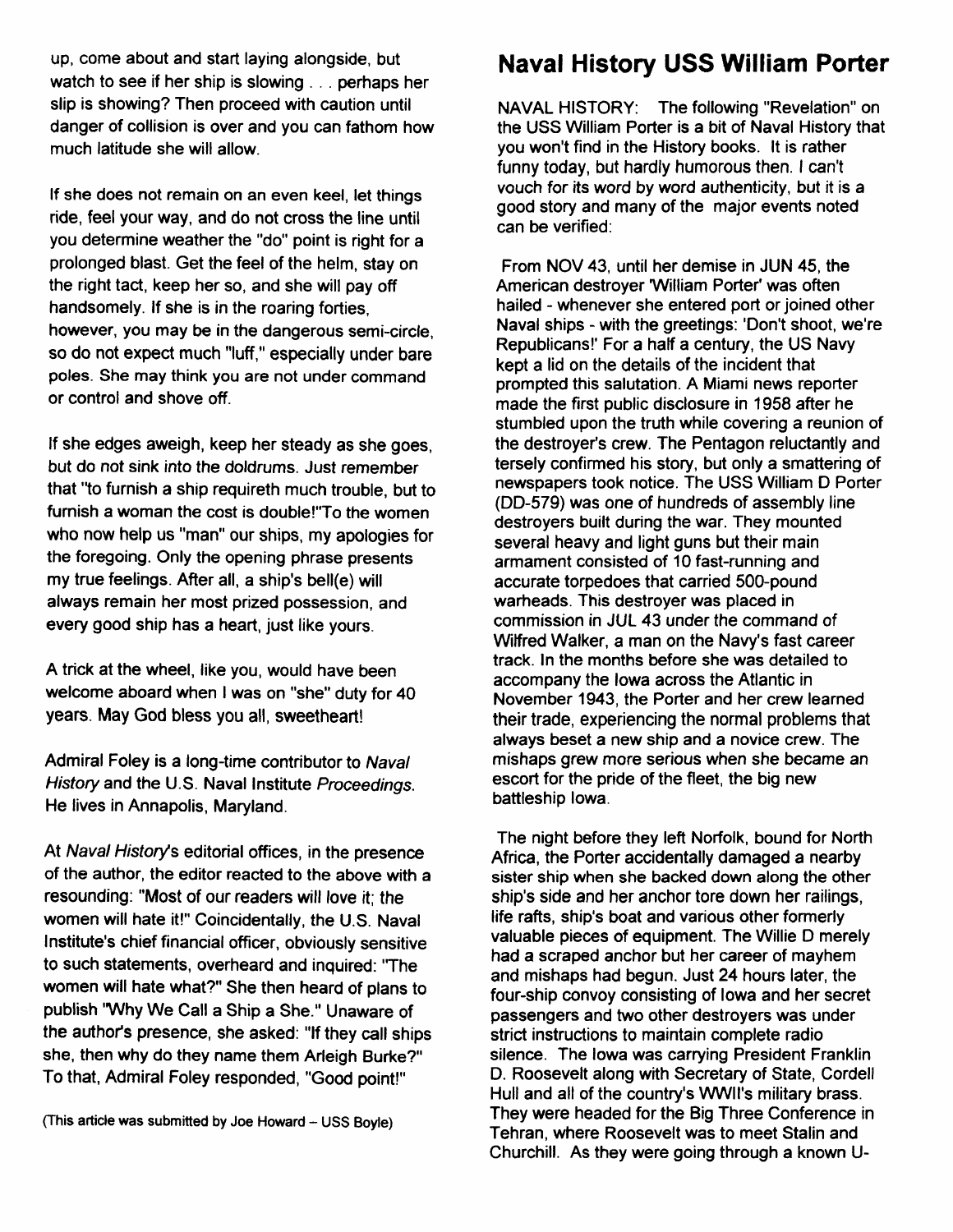boat feeding ground, speed and silence were the best defense. Suddenly, atremendous explosion rocked the convoy. All of the ships commenced anti-submarine maneuvers. This continued until the Porter sheepishly admitted that one of her depth<br>charges had fallen off her stern and exploded. The 'safety' had not been set as instructed. Captain Walker was watching his fast track career become side-tracked.

Shortly thereafter, a freak wave inundated the ship, stripping away everything that wasn't lashed down. A man was washed overboard and never found. Next, the fire room lost power in one of its boilers. The Captain, by this point, was making reports almost hourly to the lowa on the Willie D's difficulties. ft would have been merciful if the force commander had detached the hard luck ship and sent her back to Norfolk. But, no, she sailed on.

The morning of 14 NOV 43 the lowa and her escorts were just east of Bermuda and the president and his guests wanted to see how the big ship could defend herself against an air attack. So, lowa launched a number of weather balloons to use as anti-aircraft targets. lt was exciting to see more than 100 guns shooting at the balloons, and the President was proud of his Navy. Just as proud was Admiral Ernest J King, the Chief of Naval Operations; farge in size and by demeanor, atrue monarch of the sea. Up to this time, no one knew what firing a torpedo at him would mean. Over on the Willie D, Captain Walker sent his impatient crew to battle stations. They began to shoot down the balloons the lowa had missed as they drifted into the Porter's vicinity. Down on the torpedo mounts, the crew watched, waiting to take some practice shots of their own on the big battleship. On this particular morning, they unfortunately had forgotten to remove the primer from torpedo tube #3. Up on the bridge, a new torpedo officer, unaware of the danger, ordered a simulated firing. "Fire 1, Fire 2," and finally, "Fire 3." There was no fire 4 as the sequence was interrupted by an unmistakable whooooooshhhhing sound made by a successfully launched and armed torpedo. Just after he saw the torpedo hit water on its way to the lowa and some of the most prominent figures in world history, Lewis innocently asked the Captain, 'Did you give permission to fire a torpedo?' Captain Walker's reply will not ring down through naval history... although words to the effect of Farragut's immortal 'Damn the torpedoes' figured centrally within.

Initially, there was some reluctance to admit what had happened or even to warn the lowa. As the

awful reality sunk in, people began racing around, shouting conflicting instructions and attempting to warn the flagship of imminent danger. First, there was a flashing light waming about the torpedo which unfortunately indicated it was headed in another direction. Next, the Porter signaled that it was going reverse at full speed! Finally, they decided to break the strictly enforced radio silence. The radio operator on the destroyer transmitted "'Lion (code for the lowa), Lion, come right." The lowa operator, more concemed about radio procedure, requested that the offending station identify itself first. Finally, the message was received and the lowa began tuming to avoid the speeding torpedo. Meanwhile, on the lowa's bridge, word of the torpedo firing had reached FDR, who asked that his wheelchair be moved to the railing so he could see better what was coming his way. His loyal Secret Service guard immediately drew his pistol as if he was going to shoot the torpedo. As the lowa began evasive maneuvers, all of her guns were trained on the William D Porter. There was now some thought that the Porter was part of an assassination plot. Within moments of the warning, there was a tremendous explosion just behind the battleship. The torpedo had been detonated by the wash kicked up by the battleship's increased speed.

The crisis was over and so was Captain Walker's career. His final utterance to the lowa, in response to a question about the origin of the torpedo, was a weak, "We did it." Shortly thereafter, the brand new destroyer, her Gaptain and the entire crew were placed under arrest and sent to Bermuda for trial. lt was the first time that a complete ship's company had been arrested in the history of the US Navy. The ship was surrounded by Marines when it docked in Bermuda and held there several days as the closed session inquiry attempted to determine what had happened. Torpedoman Dawson eventually confessed to having inadvertently left the primer in the torpedo tube, which caused the launching. Dawson had thrown the used primer over the side to conceal his mistake. The whole incident was chalked up to an unfortunate set of circumstances and placed under a cloak of secrecy. Someone had to be punished. Captain Walker and several other Porter officers and sailors eventually found themselves in obscure shore assignments. Dawson was sentenced to 14 years hard labor. President Roosevelt intervened; however, asking that no punishment be meted out for what was clearly an accident. The destroyer was banished to the upper Aleutians. lt was probably thought this was as safe a place as any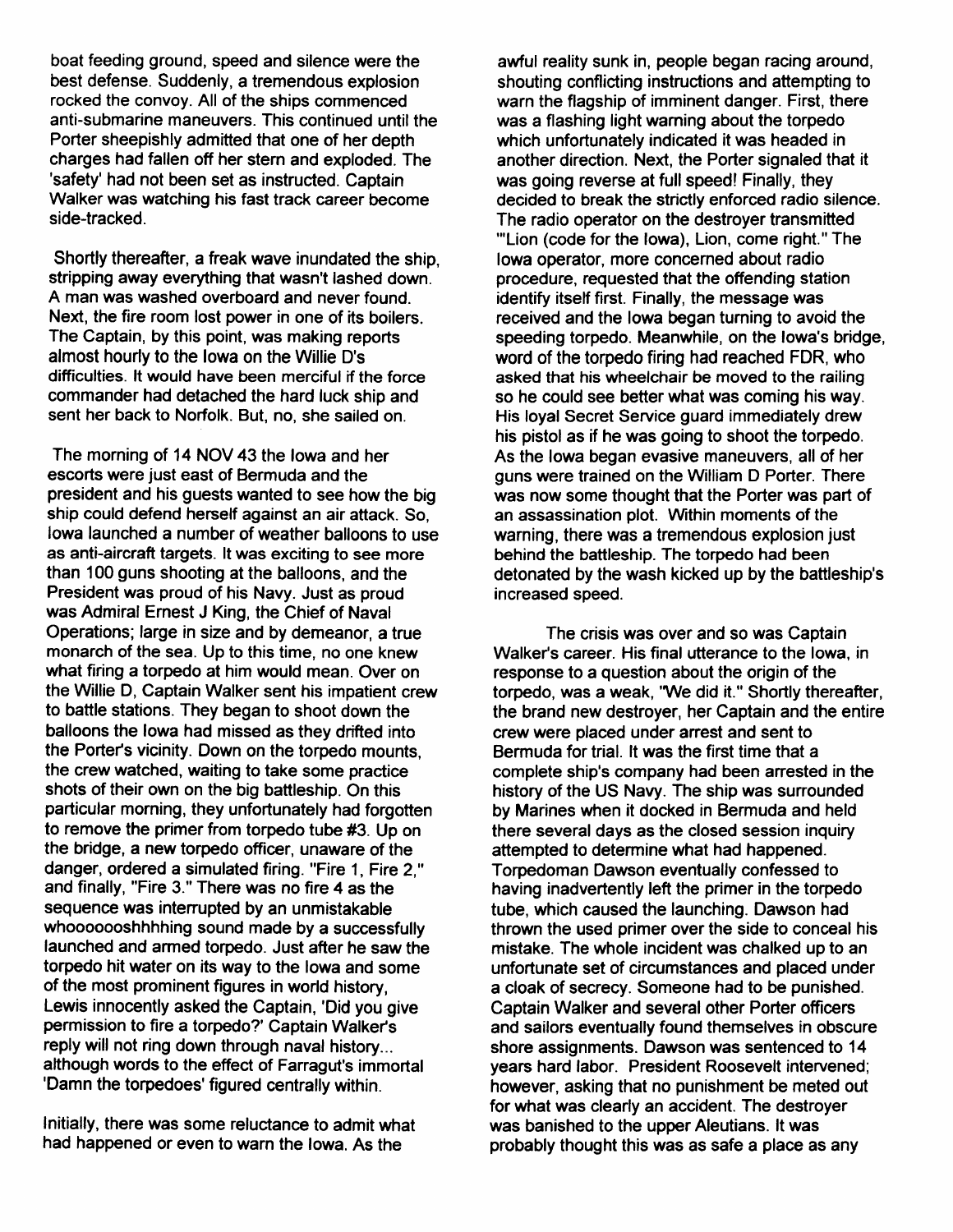for the ship and anyone who came near her. She remained in the frozen north for almost a year, until late 1944, when she was re-assigned to the Western Pacific.

Before leaving the Aleutians, she accidentally left her calling card in the form of a five-inch shell fired into the front yard of the American base commandant, thus rearranging his flower garden. In DEC 44, she joined the Philippine invasion forces and acquitted herself quite well. She distinguished herself by shooting down a number of attacking Japanese aircraft. Regrettably, after the war, it was reported that she also shot down three American planes. This was a common event on ships, as many gunners, fearful of kamikazes, had nervous trigger fingers. In APR 45 the destroyer was assigned to support the invasion of Okinawa. By this time, the greeting "Don't Shoot, We're Republicans" was commonplace and the crew of the Willie D had become used to the ribbing. But the crew of her sister ship, the USS Luce, was not so polite in its salutations after the Porter accidentally riddled her side and superstructure with gunfire.

On 10 JUN 45, the Porter's hard luck finally ran out. She was sunk by a plane which had (unintentionally) attacked underwater. A Japanese bomber made almost entirely of wood and canvas slipped through the Navy's defense. Having little in the way of metal surfaces, the plane didn't register on radar. A fulfy loaded kamikaze, it was headed for a ship near the Porter but just at the last moment veered away and crashed along side the unlucky destroyer. There was a sigh of relief as the plane sunk out of sight but then it blew up underneath the Porter, opening her hull in the worst possible location. Three hours later, after the last man was off board, the Captain jumped to the safety of a rescue vessel and the ship that almost changed world history slipped astem into 2,400 feet of water. Not a single soul was lost in the sinking. After everything else that happened, it was almost as if the ship decided to let her crew off at the end.

#### Source: www.usshancockcv19.com/histories/willied.htm Naval Historian Kit Bonner Mar 08

(This article was submitted by Steve Anastasion - USS Champlin - with the comment - "Good story with one enor I believe. ADM King was not the CNO, he was the equivalent of the Chair of the Joint Chiefs, as FDR's senior military advisor. ADM Stark was the CNO.')

## Sounding Taps



USS Ghamplin Thomas William Morton BM2c - 7/5/2010

#### USS Boyle

Scott Taylor Conrad Perillo

#### USS Ordronaux

None Known

"Resf easy, sleep well my brothers. Know the line has held, your job is done. Resf easy, sleep well. Ofhers have taken up where you fell, the line has held. Peace, peace, and farewell..."

Anyone interested in writing a tribute to a fallen ship mate is encouraged to do so. Just sent your tribute or testimonial to us and we will make sure it is published in the next Seaweed - Editors

## Quotable Quotes

'A veteran is someone who, at one point in his life, wrote a blank check made payable to 'The United States of America' for an amount of 'up to and including my life.' That is Honor, and there are way too many people in this country who no longer understand it."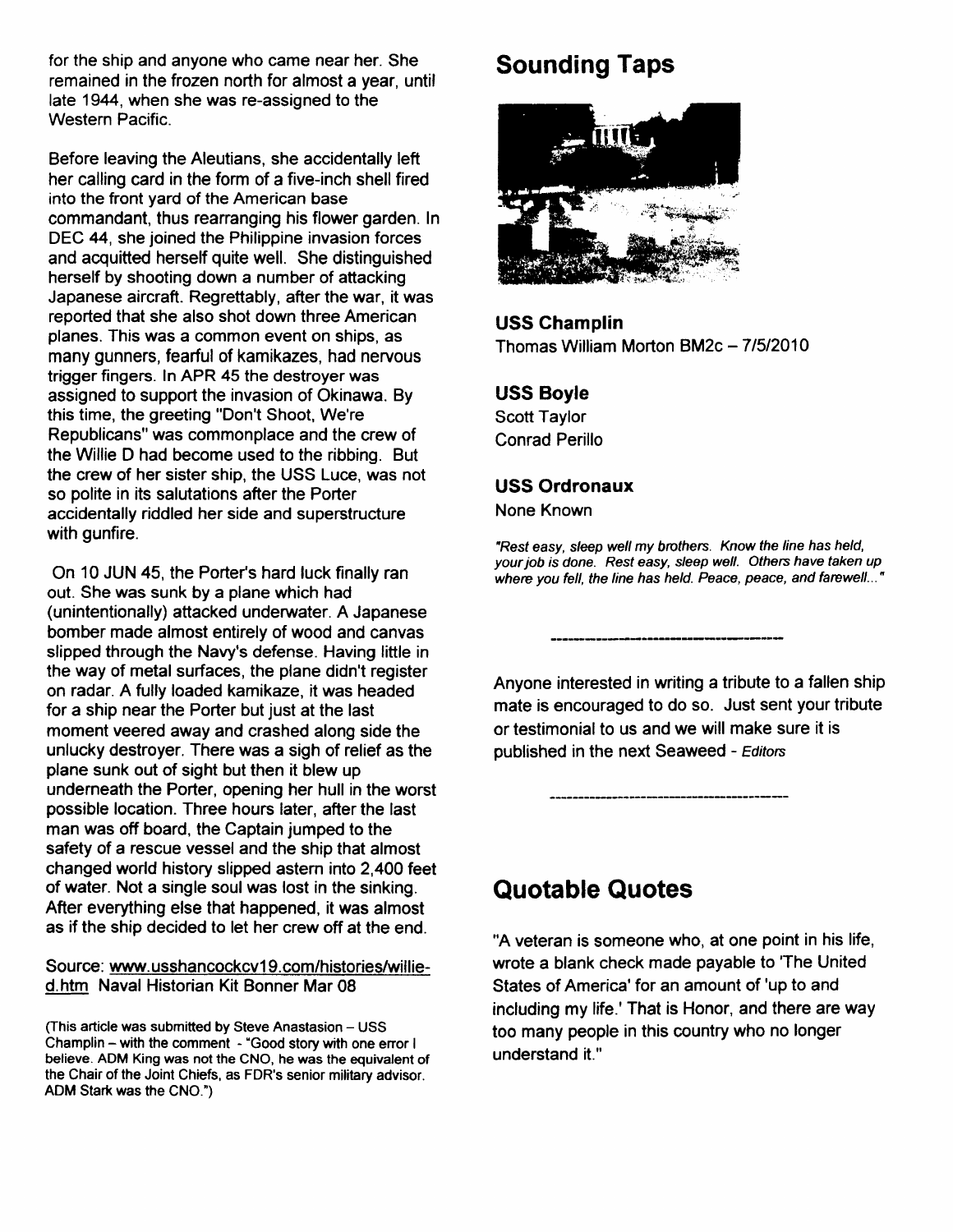## Only in the Navy...

"There's an old sea story in the Navy about a ship's Captain who inspected his sailors, and afterward told the Chief Boatswain that his men smelled bad. The Captain suggested perhaps it would help if the sailors would change underwear occasionally."

"The Chief responded, "Aye, aye sir, l'll see to it immediately!"

'The Chief went straight to the sailors berth deck and announced, "The Captain thinks you guys smell bad and wants you to change your underwear.'

"He continued, "Pittman, you change with Jones, McCarthy, you change with Witkowski, and Brown, you change with Schultz."

Now GET TO lT!"

The moral of the story is:

Someone may come along and promise "Change", but don't count on things smelling any better.

## Dues are Due - Pay Your Dues

USS Champlin Reunion Dues, and Seaweed Subscriptions become due on October 1,2010

USS Champlin Reunion Group dues, include membership in the reunion group, as well as a subscription to the "Seaweed Newsfetter". Oues are \$15.00 per year and due in October at the time of the Reunion Group's Annual Business Meeting.

Newsletter Only Subecriptions are also available to all interested parties, including: USS Boyle, USS Ordronaux crew and officers, other destroyer squadron crew, family, and friends at an annual cost of only \$5.00.

To subscribe to the "Seaweed" send your annual subscription fee of \$5.00 to Norm.

> Norman Prewitt 2019 Eastridge Drive Excelsior Springs, Missouri 64024-2869

## USS Champlin Merchandise

Norm Prewitt has a small quantity of the following USS Champlin items available for sale. He can also arrange for ordering more where needed. To purchase any of the following, or for more information on the items – contact Norm Prewitt by phone at: 816-630-7272

Embroidered Hats - \$10.00 plus shipping Colors: Navy, Light Blue, White

- Polo Shirts \$25.00 plus Shipping Colors: Navy, Light Blue, White Sizes: S-M-L-XL
- Sweatshirts: \$20.00 plus shipping (XXL \$25.00) Colors: Navy, White Sizes. S-M-L-XL-XXL

## I Like the Navy

(Refleciions of a Blackshoe by VAdm Harold Koenig, MC, USN (Ret) \* Former Surgeon General of the Navy 1995 - 1998)

I fike standing on the bridge wing at sunrise with salt spray in my face and clean ocean winds whipping in from the four quarters of the globe - the ship beneath me feeling like a living thing as her engines drive her through the sea.

I like the sounds of the Navy - the piercing trill of the boatswains pipe, the syncopated clangor of the ship's bell on the quarterdeck, the harsh squawk of the 1MC and the strong language and laughter of sailors at work.

I like the vessels of the Navy - nervous darting destroyers, plodding fleet auxiliaries, sleek submarines and steady solid carriers. I like the proud sonorous names of Navy capital ships: Midway, Lexington, Saratoga, Coral Sea memorials of great battles won. I fike the lean angular names of Navy tin-cans': Barney, Dahlgren, Mullinix, McCloy - mementos of heroes who went before us.

t like the tempo of a Navy band blaring through the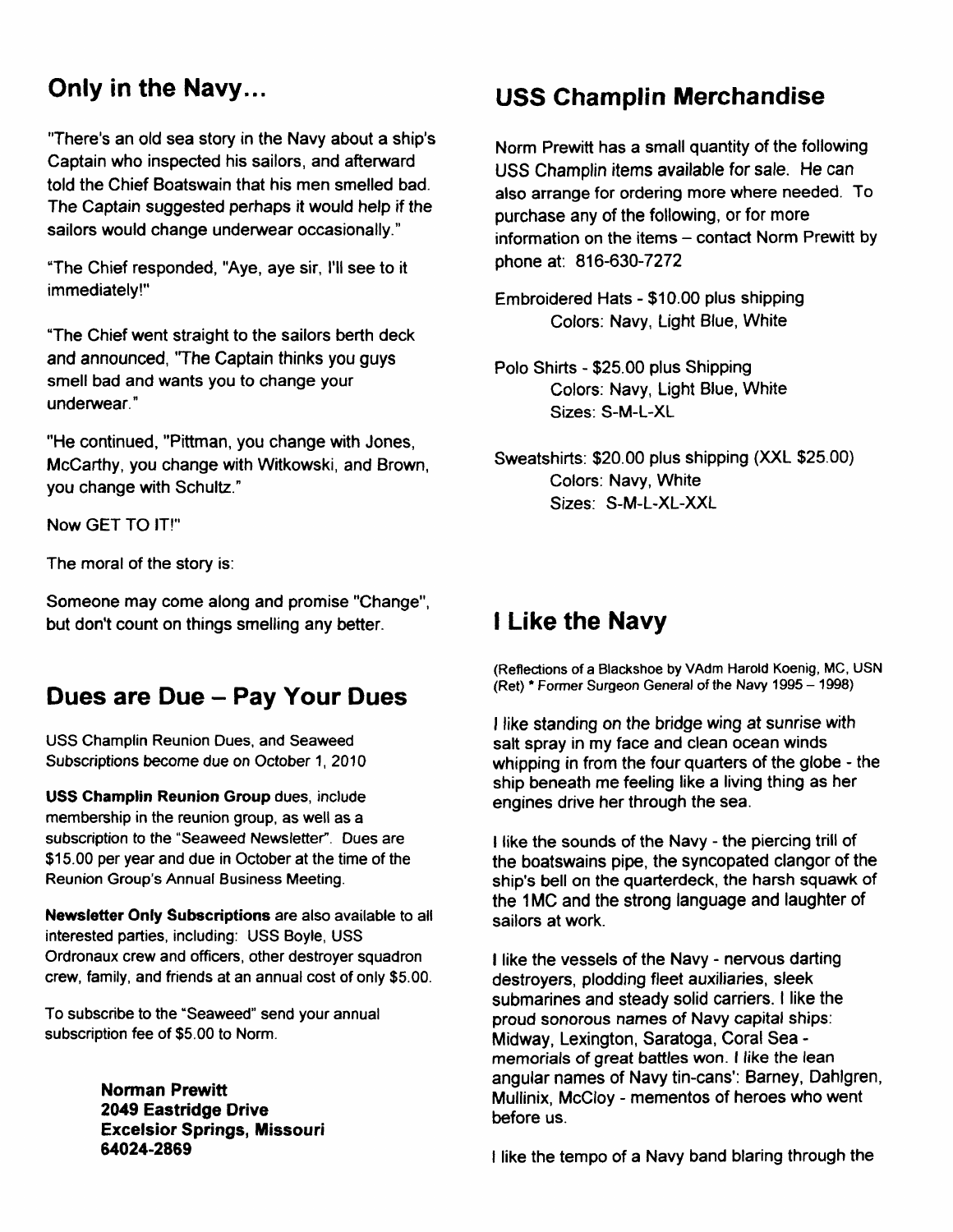topside speakers as we pull away from the oiler after refueling at sea. I like liberty call and the spicy scent of a foreign port. I even like all hands working parties as my ship fills herself with the multitude of supplies both mundane and exotic which she needs to cut her ties to the land and carry out her mission anywhere on the globe where there is water to float her.

I like sailors, men from all parts of the land, farms of the Midwest, small towns of New England, from the cities, the mountains and the prairies, from all walks of life. I trust and depend on them as they trust and depend on me - for professional competence, for comradeship, for courage. In a word, they are "shipmates."

I like the surge of adventure in my heart when the word is passed "Now station the special sea and anchor detail - all hands to quarters for leaving port", and I like the infectious thrill of sighting home again, with the waving hands of welcome from family and friends waiting pierside. The work is hard and dangerous, the going rough at times, the parting from loved ones painful, but the companionship of robust Navy laughter, the 'afl for one and one for all' philosophy of the sea is ever present.

I like the serenity of the sea after a day of hard ship's work, as flying fish flit across the wave tops and sunset gives way to night. I like the feel of the Navy in darkness - the masthead lights, the red and green navigation lights and stern light, the pulsating phosphorescence of radar repeaters - they cut through the dusk and join with the mirror of stars overhead. And I like drifiing off to sleep lulled by the myriad noises large and small that tell me that my ship is alive and well, and that my shipmates on watch will keep me safe.

I like quiet midwatches with the aroma of strong coffee - the lifeblood of the Navy - permeating everywhere. And I like hectic watches when the exacting minuet of haze-gray shapes racing at flank speed keeps all hands on a razor edge of alertness. I like the sudden electricity of "General quarters, general quarters, all hands man your battle stations", foflowed by the hurried clamor of running feet on ladders and the resounding thump of watertight doors as the ship transforms herself in a few brief seconds from a peaceful workplace to a weapon of war - ready for anything. And I like the sight of space-age equipment manned by youngsters clad in dungarees and sound-powered phones that their grandfathers would still recognize.

I fike the traditions of the Navy and the men and women who made them. I like the proud names of Navy heroes: Halsey, Nimitz, Perry, Farragut, John Paul Jones. A sailor can find much in the Navy comrades-in-arms, pride in self and country, mastery of the seaman's trade. An adolescent can find adulthood.

In years to come, when sailors are home from the sea, they will still remember with fondness and respect the ocean in all its moods - the impossible shimmering mirror calm and the storm-tossed green water surging over the bow. And then there will come again a faint whiff of stack gas, a faint echo of engine and rudder orders, a vision of the bright bunting of signal flags snapping at the yardarm, a refrain of hearty laughter in the wardroom and chiefs quarters and messdecks. Gone ashore for good they will grow wistful about their Navy days, when the seas belonged to them and a new port of call was ever over the horizon.

Remembering this, they will stand taller and say:

,'I WAS A SAILOR ONCE. I WAS PART OF THE NAVY AND THE NAVY WILL ALWAYS BE PART OF ME.''

#### Help Wanted

This is your newsletter, and I need your help to make it meaningful to all of you. The best stories (and series of stories) have always been written by the officers and crew aboard ship. So please take a bit of time and write down you memories and stories (you've told them to others  $-$  so share them with us), and mail them or email them to me at:

> Gary S Gustin - Seaweed Editor 11751 Tradewinds Blvd Largo, Florida 33773

#### Email: photos@usschamplin.com

I'm particularly interested in hearing from the USS Boyle and USS Ordronaux group!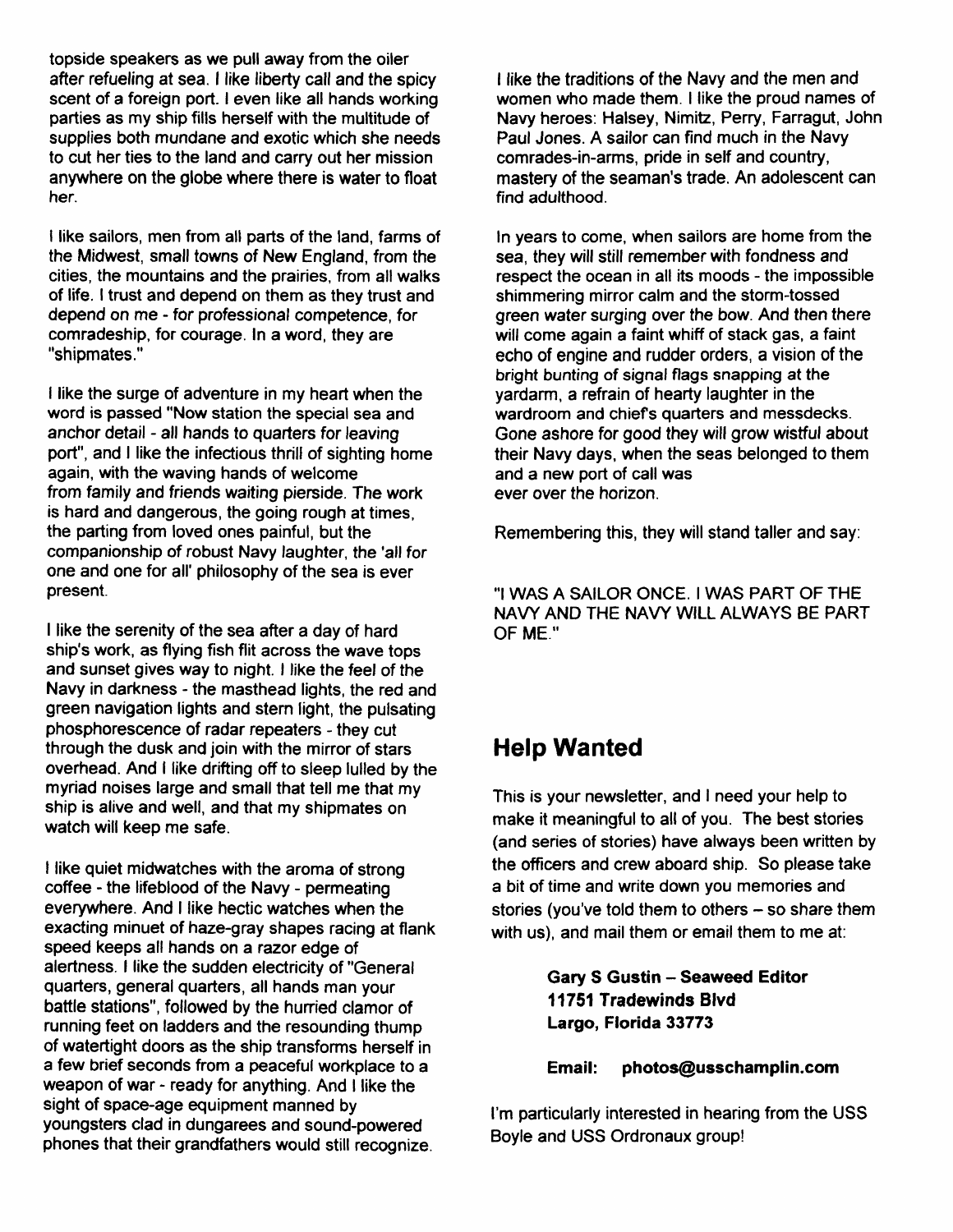#### This Month in Naval History

July 1, 1797 - Naval Regulations passed by the United States Congress

July 1, 1851 - Naval Academy adopts four year course of study

July 2, 1945 - USS Barb (SS-220) bombards Japanese installations on Kaihyo lsland, Japan; first successful use of rockets against shore positions.

Jufy 8, t944 - Naval bombardment of Guam begins.

July 10, 1943 - Naval gunfire help Allied troops land on Sicily. lt was first extensive use of LST's and smaller landing craft to deliver heavy equipment over the beach

July 19, 1940 - President Franklin D. Roosevelt signs second Naval Expansion Act.

July 20, 1969 - Former Navy pilot Neil Armstrong is first man to set foot on the moon. Whife taking the first step, he said, "That's one small step for man, one giant leap for mankind." Armstrong was Commander of Apollo 11 which during its 8 day mission landed on the Sea of Tranquility. Recovery was by HS-4 helicopters from USS Hornet (CVS-12)

July 23, 1958 - USS Nautilus (SSN-571) departs Pearl Harbor for first submerged transit of North Pole.

July 31, 1874 - Commissioning of USS lntrepid, first U.5. warship equipped with torpedoes

#### Please Complete the Bottom of this Form and Return NO LATER THAN SEPTEMBER 1, 2010

-YES I plan on attending the reunion and have included a check for 5250.fi) per person attending made payable to Audrey Woodard - DD600 Reunion

NO I will be unable to attend, but would fike to continue receiving reunion notices and I have completed the information below.

| Name:           | Guest: |     |  |
|-----------------|--------|-----|--|
| <b>Address:</b> |        |     |  |
| City:           | State: | ZIP |  |
| Telephone #     | Email: |     |  |

Return Registration Form & Fees to : Audrey Woodard- DD500 Squadron Reunion PO Box 284 Gilmanton Iron Works, NH 03837